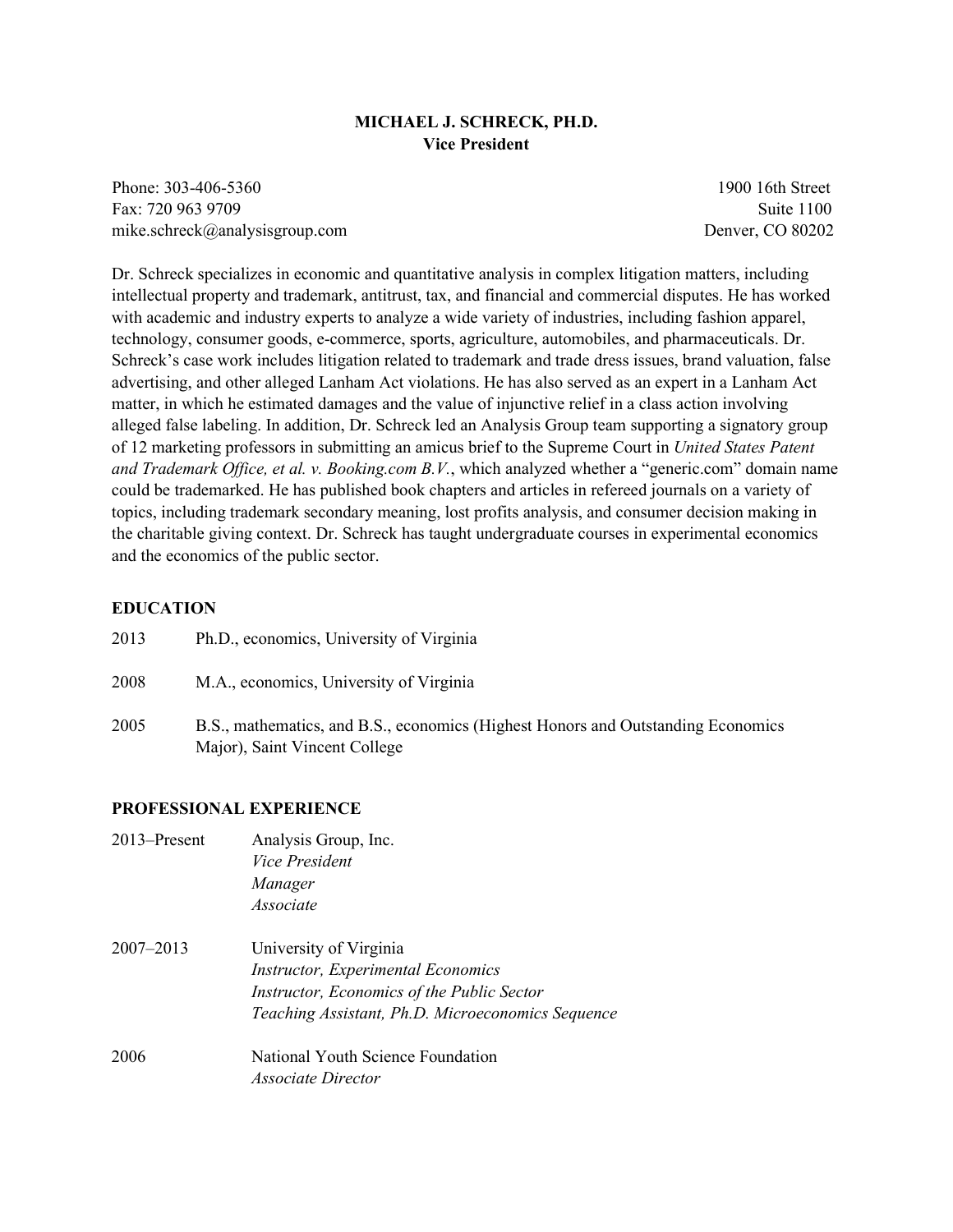# **SELECTED EXPERT CASE WORK**

 *Bruce Corker d/b/a Rancho Aloha, et al. v. Costco Wholesale Corporation, et al.* Estimated damages and the value of injunctive relief on behalf of the plaintiffs in a Lanham Act settlement proceeding

# **SELECTED PRACTICE AREA EXPERIENCE**

#### **Intellectual Property**

- **Publications and Presentations**
	- o Coauthored book chapter on marketing-based principles for secondary meaning analysis in trademark litigation
	- o Presented webinar on trademark litigation issues ("IP Rights in the Food and Beverage Industry: Risk Management Strategies and Techniques")

## **Case Work**

- o Supported marketing experts in numerous trademark litigations, including on issues of secondary meaning (brand name, product packaging, and product design), genericness, and likelihood of confusion
- o Supported experts in the analysis of alleged false advertising, including advertising at the Super Bowl and other major sporting events, as well as claims related to product and package labeling
- o Supported experts in the design and analysis of surveys to quantify alleged harm to plaintiffs in cases of alleged false advertising
- o Analyzed such industries as high tech, fashion apparel, food, beverage, e-commerce, automobiles, sports, retail, and consumer goods
- o Supported expert trial testimony in multiple trademark disputes

### **Regulatory and Commercial Disputes**

- **Publications and Presentations**
	- o Coauthored book chapter on principles for conducting industry and economic research in lost profits analysis

### **Case Work**

- o Supported experts in the analysis of factors affecting the success of commercial launch for certain pharmaceutical products, including claims of damages from breach of contract
- o Supported an expert in the analysis of harm to a consumer electronics startup pertaining to claims of alleged counterfeiting in an e-commerce marketplace
- o Supported an expert in analyzing the likelihood of irreparable harm regarding a commercial dispute over ownership of a brand asset
- o Supported an expert in the analysis of damages related to allegedly defective products and alleged fraud
- o Analyzed such industries as agriculture, beverages, e-commerce, pharmaceuticals, and hospitals
- o Supported expert trial testimony in Delaware's Chancery Court, resulting in a \$70 million judgment in favor of client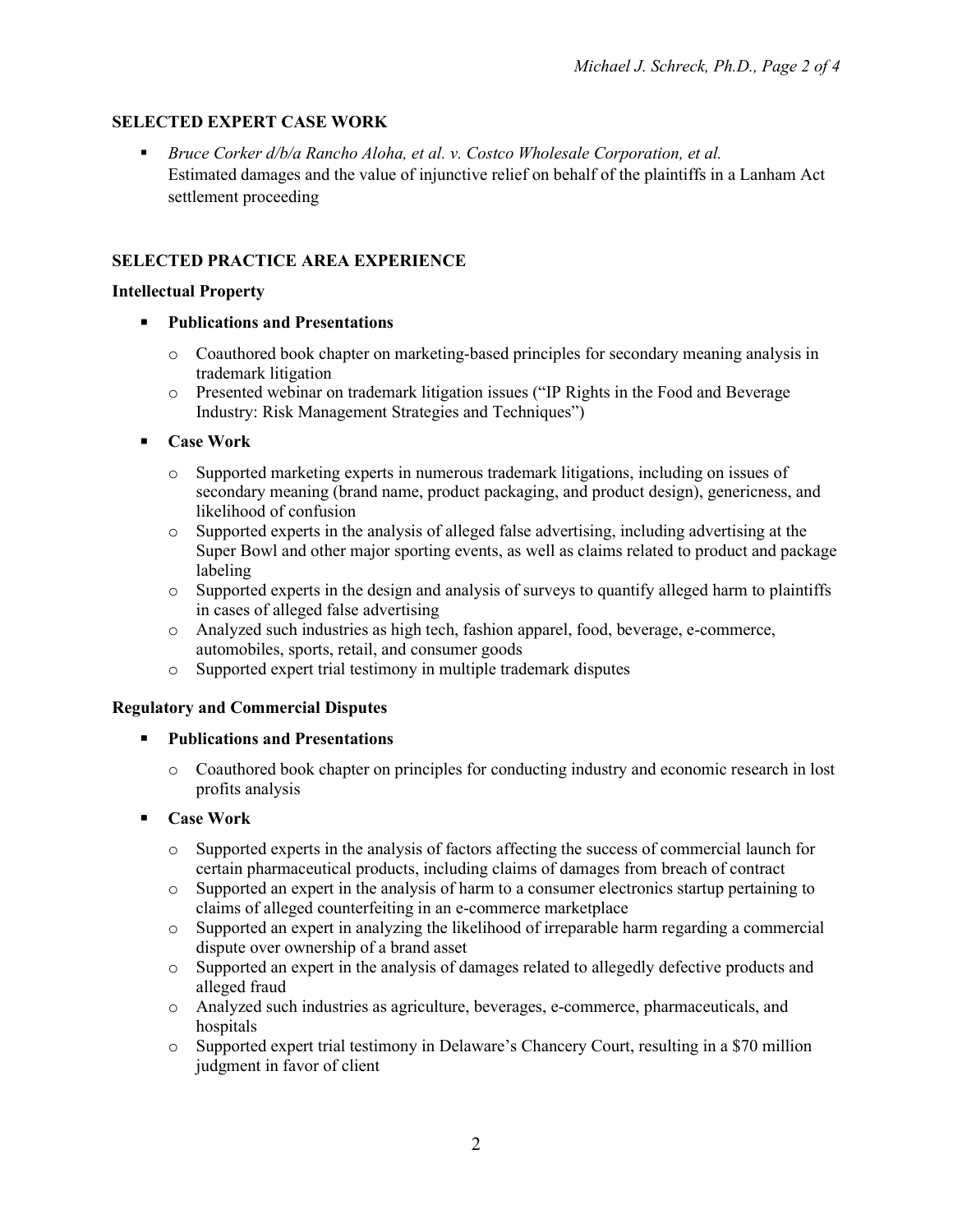## **Antitrust and Competition**

## **Publications and Presentations**

- o Coauthored article on litigation developments related to no-hire and employee non-compete agreements
- **Case Work**
	- o Supported experts in the analysis of liability and damages pertaining to alleged conspiracies to fix prices
	- o Supported an expert in the analysis of damages pertaining to allegedly anticompetitive reverse payment settlements
	- o Analyzed such industries as food, pharmaceuticals, home construction, consumer electronics, and pharmacy
	- o Supported expert trial testimony in a price-fixing dispute

## **Finance, Valuation, and Tax**

- Supported experts in the analysis of liability and damages pertaining to alleged manipulation of financial markets
- Supported an expert in analyzing the value of sales and marketing activities and associated intangibles related to transferred assets
- Supported experts in estimating the useful economic life of marketing assets related to transfer pricing valuations
- Analyzed such industries as high tech, wholesale electricity trading, interbank loans, international currency trading, precious metals, e-commerce, and hedge funds
- Supported expert trial testimony in one of the largest transfer pricing disputes in US history, resulting in a favorable judgment for client in US Tax Court

# **SELECTED PUBLICATIONS AND RESEARCH**

# **(\*\*\*refereed journal, \*invited book chapter)**

\*"Taking a Second Look at Secondary Meaning: A Marketing Perspective on Circuit Court Factors," with Peter N. Golder and Aaron C. Yeater, *Legal Applications of Marketing Theory*, Cambridge University Press (forthcoming in 2022)

\*"Industry and Economic Research in Lost Profits Analysis," with Benjamin March and Samuel Weglein, *Lost Profits Damages: Principles, Methods, and Applications*, Valuation Products and Services, LLC, 2022.

\*\*\*"From Lab to Field: Social Distance and Charitable Giving in Teams," with Laura K. Gee and Ankriti Singh, *Economics Letters* (July 2020)

"Recent Developments in Litigation and Regulation Related to No-Hire and Employee Non-Compete Agreements: Implications for Franchise Systems," with Aaron Fix and Jee-Yeon Lehmann, *Distribution: The Newsletter of the Distribution & Franchising Committee of the Section of Antitrust Law of the American Bar Association*, Vol. 22, No. 1 (February 2018)

\*\*\*"Do Donor Beliefs Matter for Donation Matching? Experiments in the Field & Laboratory," with Laura K. Gee, *Games and Economic Behavior* (January 2018)